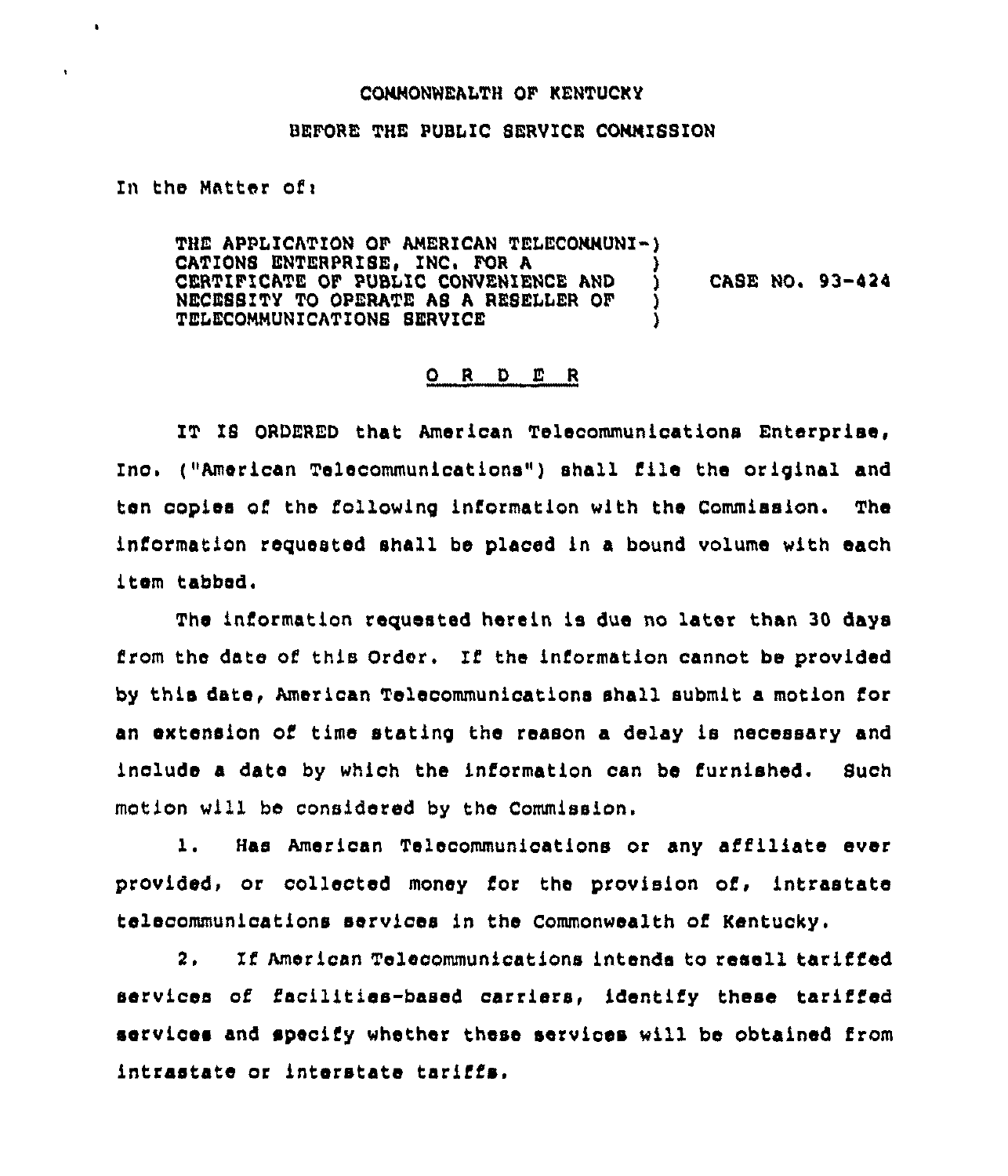3. If American Telecommunications intends to resell services that are not available under an approved tariff, provide copies of the contracts which govern the terms of the agreement betwee American Telecommunications and its facilities-based carriers.

4. Provide a copy of all current contracts with any business, institution, or corporation for the provision of operator-assisted services.

5. Identify any provider of operator-assisted services with whom American Telecommunications intends to contract.

6. Provide estimates of sales revenues for each of American Telecommunications'irst <sup>2</sup> years of Kentucky operations, Explain how American Telecommunications arrived at these estimates. If estimates are based upon a market study, provide a copy of this study.

7. State if American Telecommunications is aware of and willing to comply with all the provisions of the Orders in Administrative Case No. 330,<sup>1</sup> a summary of which is attached hereto and incorporated herein as Appendix A.

8. State if American Telecommunications is aware of and willing to comply with all the provisions of the Orders in Administrative Case No. 337.<sup>2</sup>

 $\mathbf{1}$ Administrative Case No. 330, Policy and Procedures in the Provision of Operator-Assisted Telecommunications Services, Orders dated March <sup>27</sup> and May 3, 1991.

 $\overline{2}$ Administrative Case No. 337, The Investigation and Review of Custom-Owned Coin-Operated Telephone Regulation, Orders dated October 7, November <sup>8</sup> and December 20, 1991.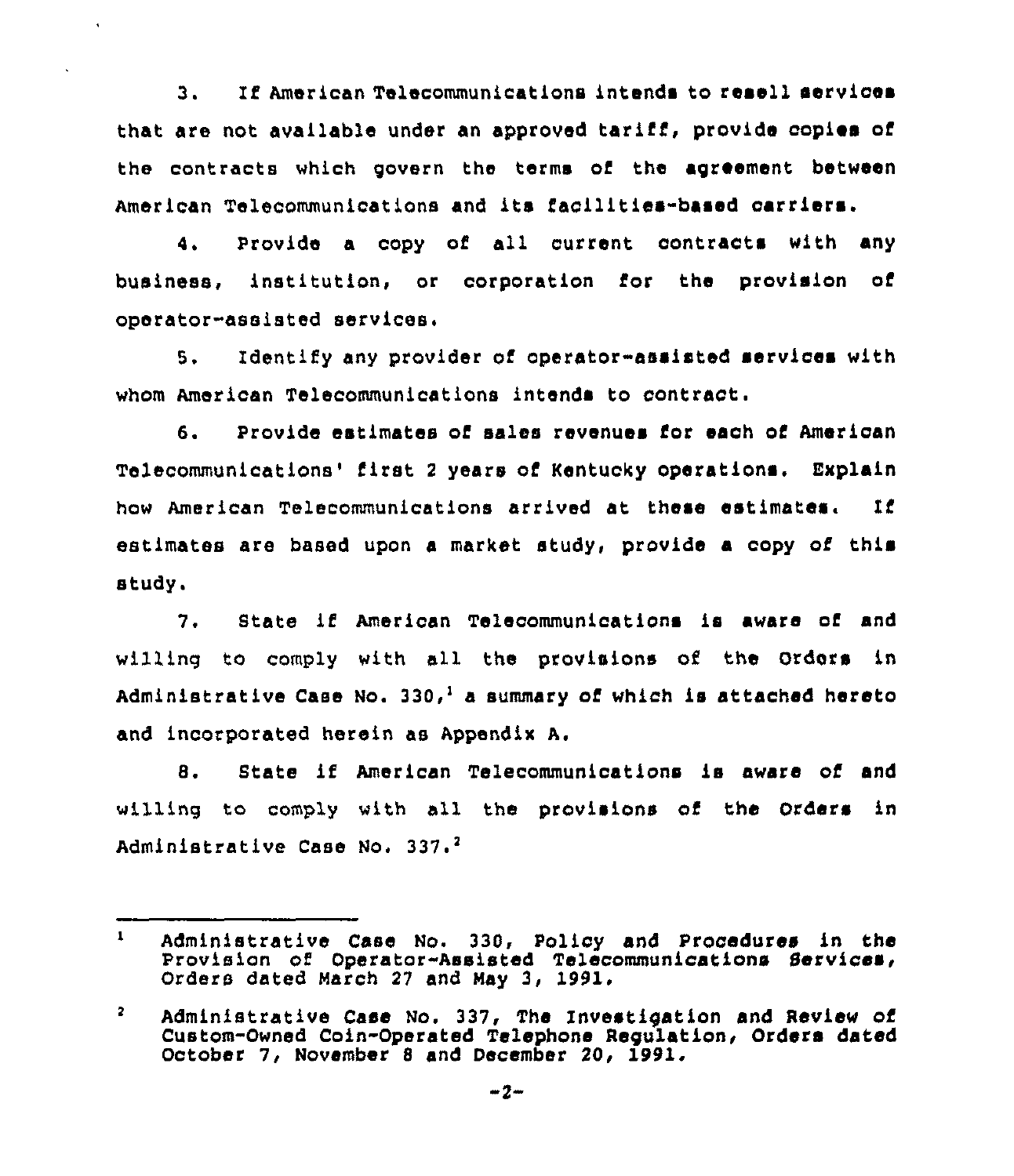9. Does American Telecommunications own any payphones? If American Telecommunications plans on being <sup>a</sup> COCOT vendor, it must file a tariff with the Commission.

 $\bullet$ 

10. For the following items, refer to American Telecommunications' proposed tariff filed November 12, 1993 and provide revised tariff sheets where necessary:

a. Does American Telecommunications intend to provide directory assistance? If so, identify the charge in your proposed tariff,

b. Is American Telecommunications requesting intraLATA operating authority?

c. Refer to Original Sheets 9-11. Neasured usage rates should not exceed AT&T rates for interLATA operator-assisted calls.

d. Clarify the conflicting statements made about location specific surcharges on Original Sheet 23, Section 5.1 and Original Sheet 25, Section 5.6.

e. Refer to Original Sheet No. 22, Heading 4.8.2. pursuant to 807 KAR 5s061, Section 22, Answering Time, to meet the service objective the average speed of answering time of operatorassisted calls shall not exceed eight seconds. Hill American Telecommunications be able to comply with this standard?

 $-3-$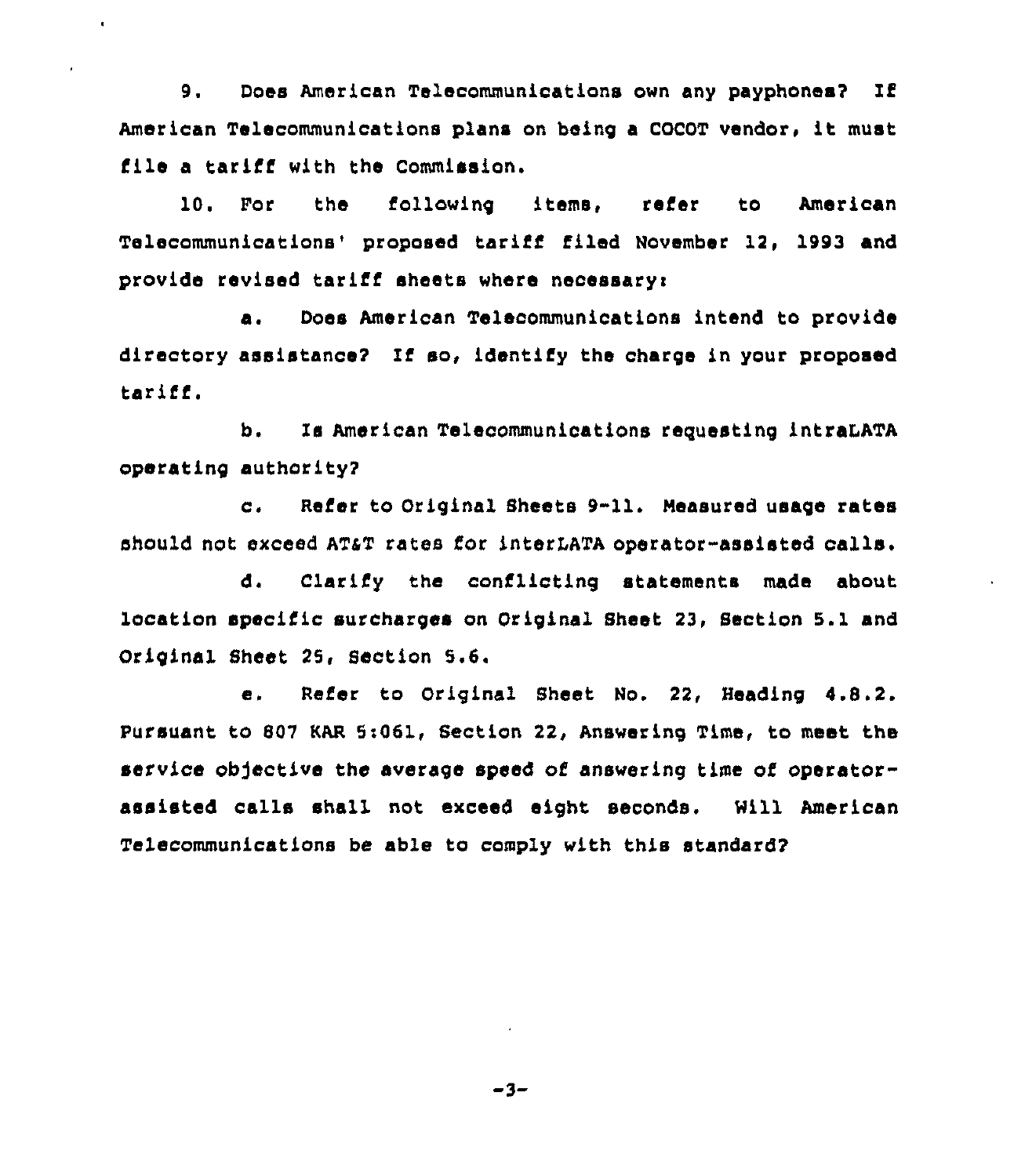Done at Frankfort, Kentucky, this 1st day of February, 1994.

PUBLIC SERVICE CONNISSION

 $\frac{1}{\sqrt{c}}\int_{\frac{c}{\sqrt{c}}} d\theta$ 

ATTEST:

 $\bullet$ 

 $\ddot{\phantom{0}}$ 

Executive Director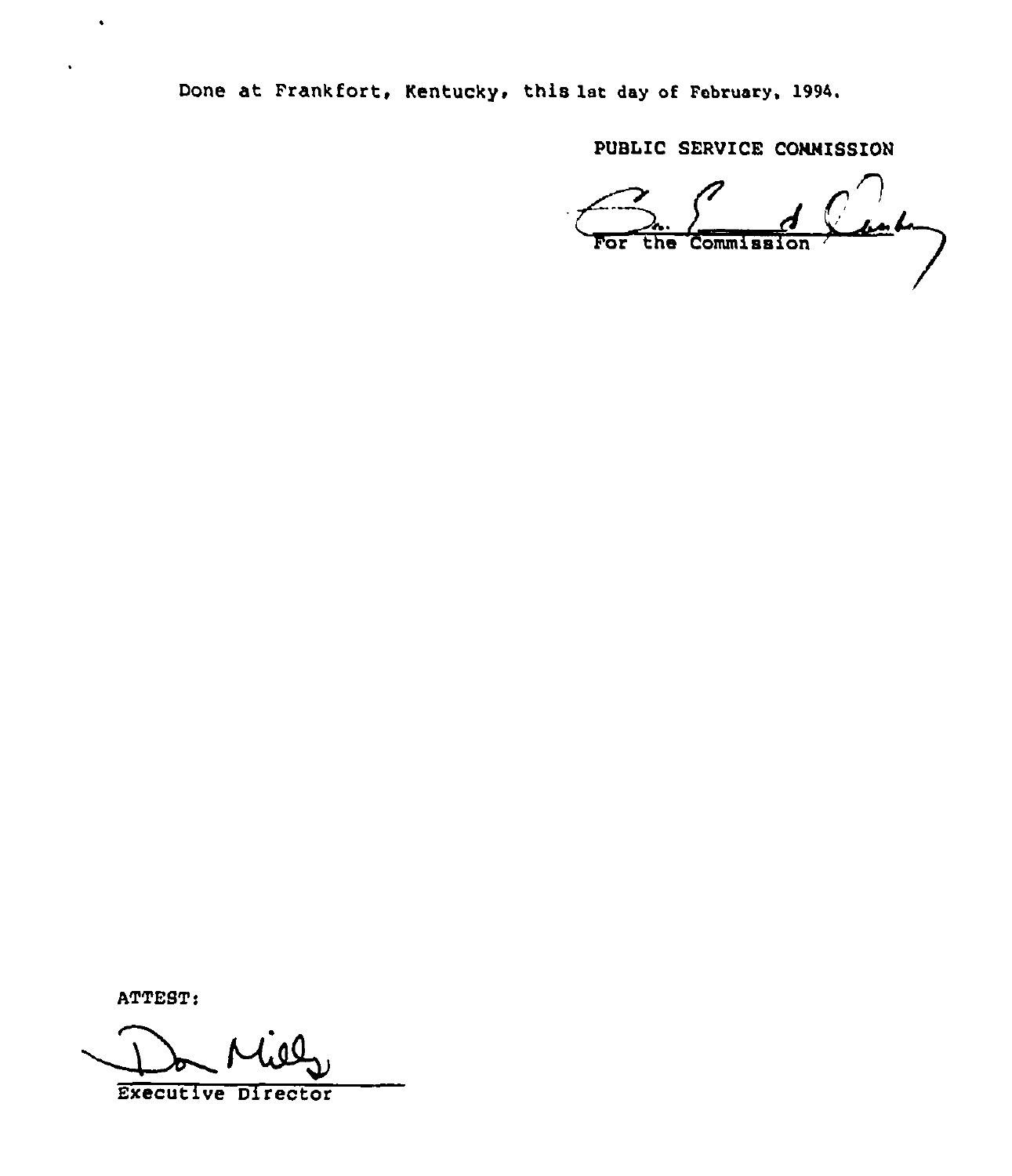## APPENDIX A

APPENDIX TO AN ORDER OF THE KENTUCKY PUBLIC SERVICE COMMISSION IN CASE NO. 93-424 DATED February 1, 1994

Conditions of Service for the Provision of Operator Services Adopted from Commission Orders in Administrative Case No. 330, Orders Dated Narch 27, 1991 and Nay 3, 1991<sup>~</sup>

(1) Operator-assisted services shall be subject to rate regulation and rates shall not exceed AT&T Communications of the South Central States, Inc.'s ("AT4T") maximum approved rates. "Maximum approved rates" is defined to mean the rates approved by this Commission in AT6T's most recent rate proceeding for measured toll service applicable to operator-assisted calls, as well as the additional charges for operator assistance. Carriers are not permitted to include any other surcharges or to bill for uncompleted calls. Time-of-day discounts shall also be applicable. Carriers are also required to rate calls using the same basis that AT&T uses to rate calls, i.e., distance calculations based on points-of-call origination and termination, definitions of chargeable times, billing unit increments, rounding of fractional units, and minimum usages. When there is any change in AT&T's maximum approved rates, carriers shall file tariffs if necessary to comply with the requirements herein within 30 days of the effective date of  $AT5T'S$  rate change.

(2) Except as Otherwise indicated in this Order, non-dominant carriers shall be subject to regulation as delineated in the Nay 25, 1984 Order in Administrative Case No. 273 as well as any subsequent modifications to non-dominant carrier regulations. In the event of conflict, the terms of the instant Order shall take precedence, unless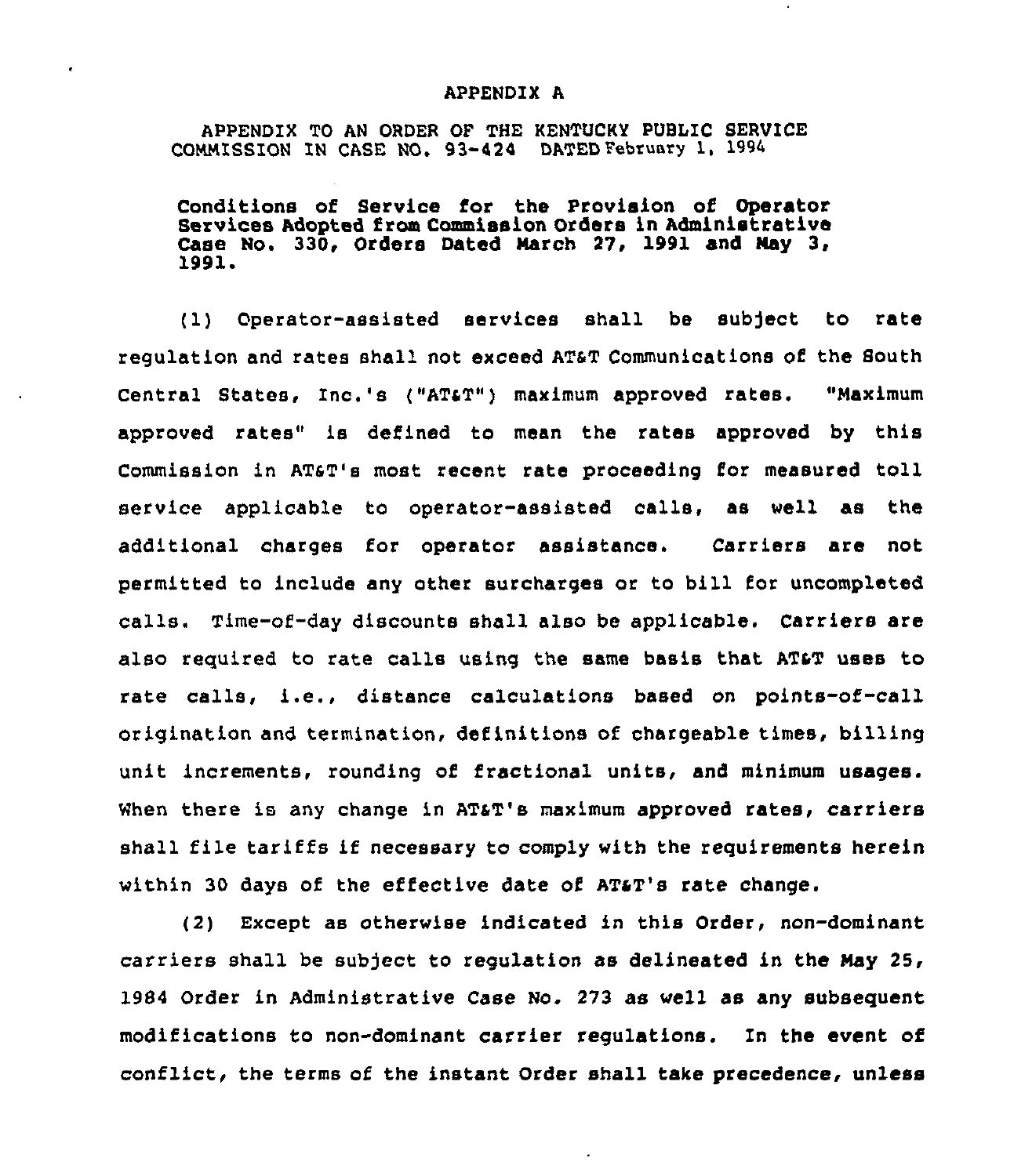a carrier is specifically relieved from compliance with any conditions contained herein.

l.

(3) Operator service providers that provide service to traffic aggregators shall not allow access to the operator services of competing carriers to be blocked or intercepted. Blocking and interception prohibitions shall be included in tariffs and all contracts entered into with any traffic aggregator and shall state that violators will be subject to immediate termination of service after 20 days' notice to the owners of non-complying customer premises equipment.

(4) Traffic aggregator is defined to mean any person that, in the ordinary course of its operations, makes telephones available to the public or to transient users of its premises for intrastate telephone calls using a provider of operator services. Aggregators include hotels and motels, hospitals, universities, airports, gas stations, and non-local exchange carrier pay telephone owners. This definition includes the provision of all non-local exchange carrier pay telephones even if no compensation is paid to the owner of the pay telephone. The residential use of operator services is specifically excluded from this definition.

(5) Access to the local exchange carriers' operators shall not be blocked or otherwise intercepted by traffic aggregators. Specifically, all "0-" calls, that is, when an end-user dials zero without any following digits, shall be directed to the local exchange carrier operators. In equal access areas, "0+" intraLATA calls, that is, when an end-user dials zero and then dials the digits of the called telephone number, shall not be intercepted or blocked. In